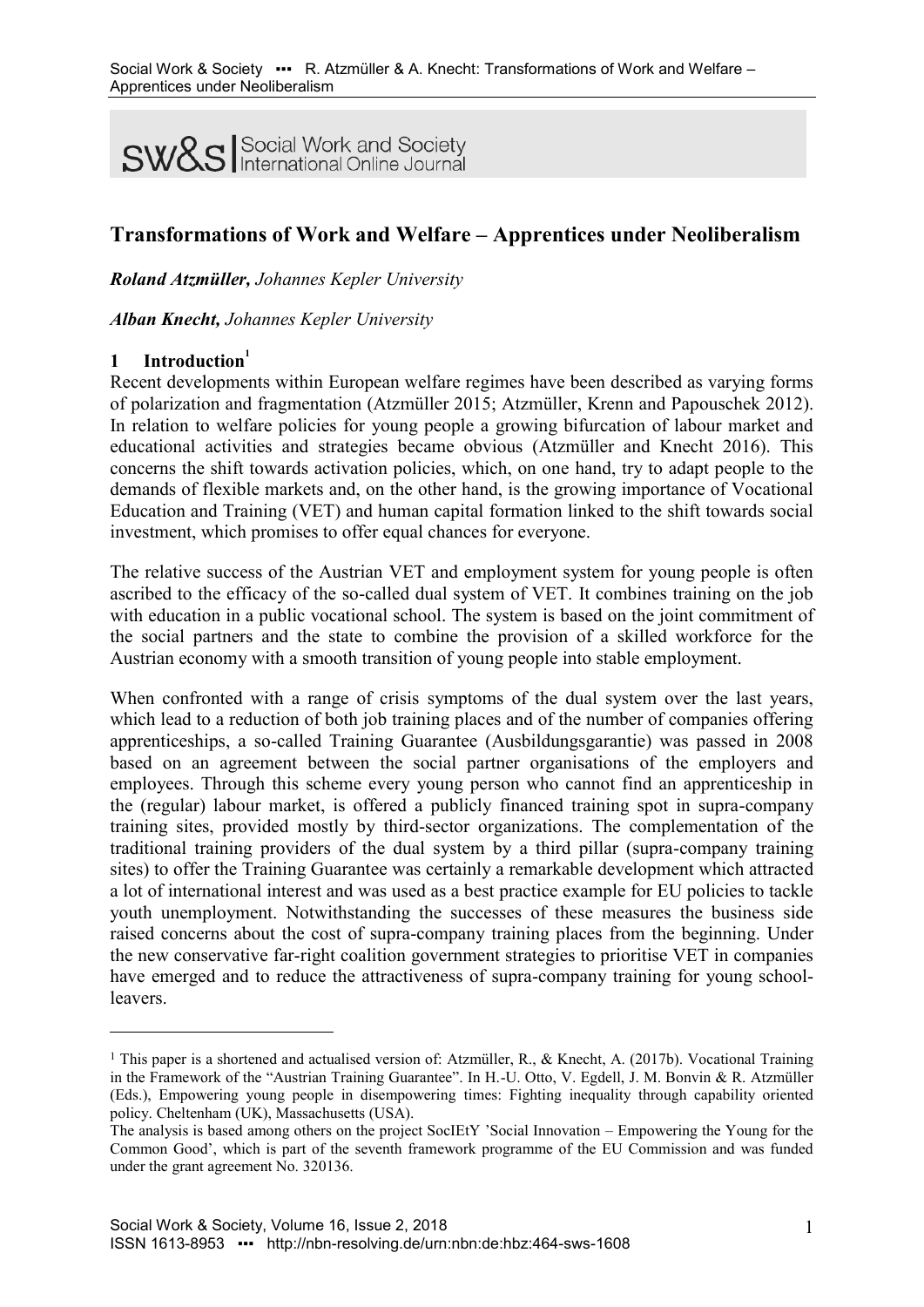In order to understand the developments in the youth transition system of the Austrian welfare state, taking a single focus on these flagship *social investment policies* would not be sufficient to understand emerging ambivalences and. Apart from the implementation of supra-company training sites the crisis has also brought the youth transition system into employment closer to the more and more *workfarist active labour market policy regime* of Austria (Atzmüller 2009), which will even be strengthened by the most recent developments under the new coalition government and the side-lining of social partnership, i.e. weakening of the unions and workers chamber influence.

Thus, a range of increasingly mandatory measures has been implemented over the last years which in particular aim at reaching early school leavers and possible NEETs. Increasingly a disciplinary and punitive approach has become to be seen the best way to make sure that no one drops out of education, training or employment. These developments have become part of a deepening polarization and fragmentation of the youth transition system of the Austrian welfare system, as they reinforce social inequalities among young people and create a range of ambivalences which form a slippery slope towards the legitimation of financial cuts for young people a further deepening of disciplinary approaches to youth integration.

Even though social investment and workfare policies seem to constitute opposing ends of the social policy spectrum, they rest on a range of common assumptions which have strong repercussions in youth policies in particular. As they foster an understanding of labour market policies and human capital formation which stresses individual responsibilities and narrow social integration to success on the labour market, they try to normalize and prioritize certain forms of subjectivity which are constructed as being mature, rational and grown up. Through this, social policies structure inequalities according to whether someone is understood to be a personally responsible and autonomous individual, which is based on his/her willingness to model his/her subjectivity according to labour market demands. People who lose out are not only confronted with an increasingly mandatory set of active labour market policies, but also with the merger of social policies with social work activities as someone's failure to integrate into the standard path of VET and employment is ascribed to individual deficiencies. The latter legitimizes the expansion of policies which aim at adapting the subjectivities of the 'losers' to the demands of the lower end of the labour market.

Based on results of recent research we want to analyse the specific working and emerging ambivalences of these processes. In the first section we reconstruct the evolution of the active labour market and VET policies in Austria over the last two decades which lead to the implementation of the Training Guarantee. In the second section we highlight the Informational Basis of Judgement and Justice (IBJJ) applied by policy-makers we interviewed in 2013 and 2014 to legitimize and justify the emerging set of policies which are increasingly mandatory and aim at remodelling youth subjectivities which are understood to be immature, deficient, irrational and sometimes downright crazy. In the third section we put the spotlight on some ambivalences of the increasingly polarized youth transition system of the Austrian welfare state. Thus, we will debate the supra-company apprenticeships as representing the 'mature' and 'rational' pole of the social investment dimension of the emerging youth policy regime on one hand. On the other hand we will highlight the slippery slope towards increasingly mandatory policies at the workfarist pole of the youth transition which becomes visible in the plans to transform the Training Guarantee into a training obligation.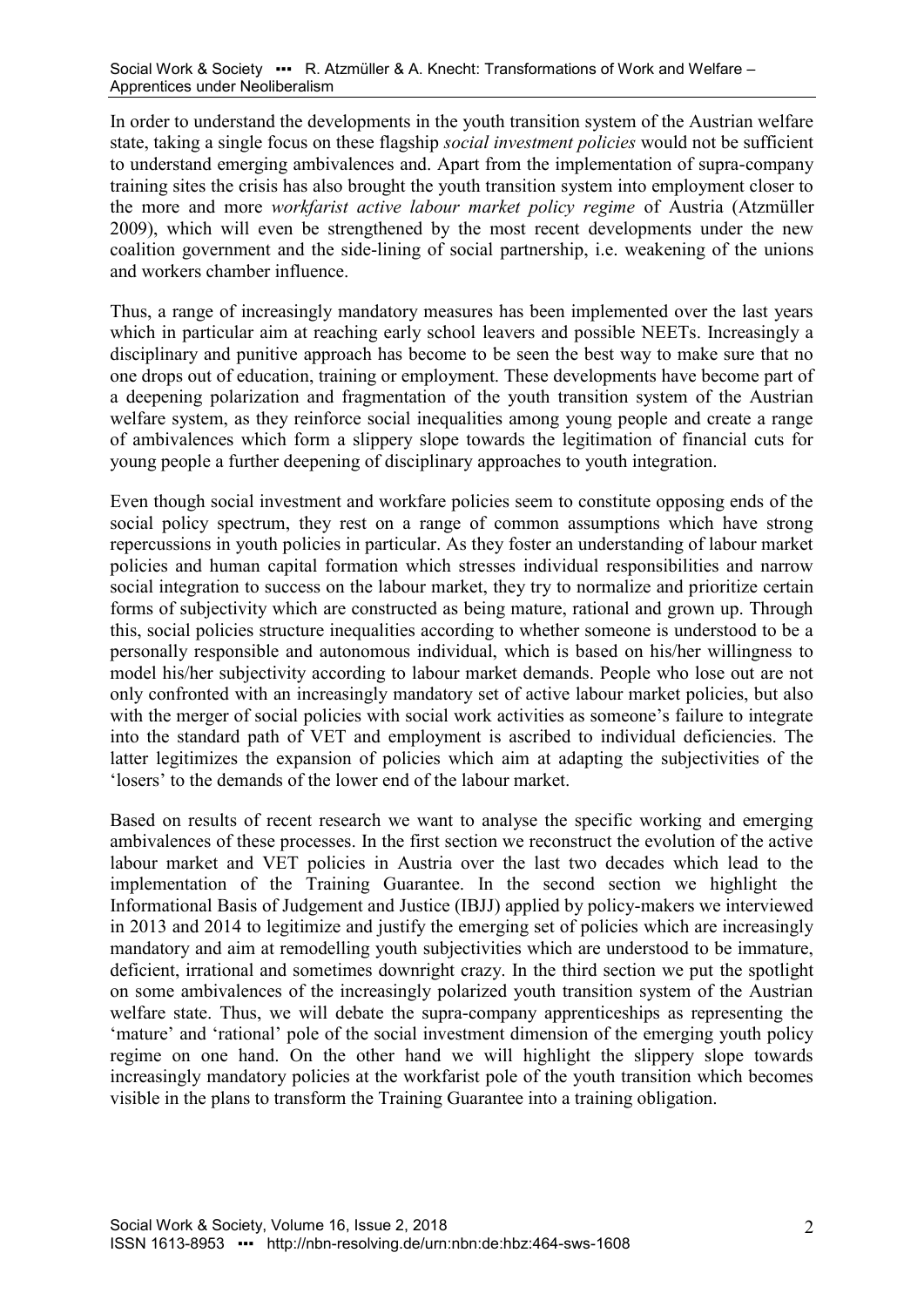Social Work & Society ••• R. Atzmüller & A. Knecht: Transformations of Work and Welfare – Apprentices under Neoliberalism

#### **2 The evolution of vet in Austria and the Austrian Vocational Training Guarantee**

The completion of an apprenticeship is still the most important path of transition from school to employment for young people. This system still reaches about 40 per cent of young people who are not able or willing to follow a more academic path of education (cf. Dornmayr and Nowak 2015, p. 22). Compared to other European countries the Austrian youth unemployment rate of about 11 per cent is still among the lowest in Europe (AMS 2016).



(Source: Dornmayr and Nowak 2017)

Since the 1990s the dual system has been confronted with a range of problems which lead to a reduction of training places and a reduction of companies offering apprenticeships. Thus, a growing number of disadvantaged young people (disadvantaged regarding social status, educational background of the family, migration background as well as failure at school) face severe obstacles to find company-based apprenticeships. With the onset of the financial crisis in 2008 the structural crises of the dual system worsened again.

Between 2008 and 2014, the total number of apprentices fell from 128,233 to 105,861. Until 2016 the number of training companies decreased from 39,540 to about 28,000. Since the year 2002 more young people looking were for apprenticeship places than open positions were available – the difference being very high after the begin of the financial crisis.

Given the economic and symbolic significance of the dual system, which is not only understood to form the core of the success of the Austrian economy but also to be a cornerstone of social cohesion and integration, the emerging problems sparked a considerable degree of political activities.

Thus, in 2008 the social partners agreed to implement a so-called Training Guarantee which offers a training place in so-called supra-company training sites to every school leaver who cannot find a regular apprenticeship. These training sites offer apprenticeships for about 40 to 60 occupations (out of about 210 occupations for which formal apprenticeships are available in Austria (BMWFW and WKO 2015). In the year 2015/2016 12,789 training places were available for young people (BMASKS 2015, p. 96), which amounts to about more than 8 per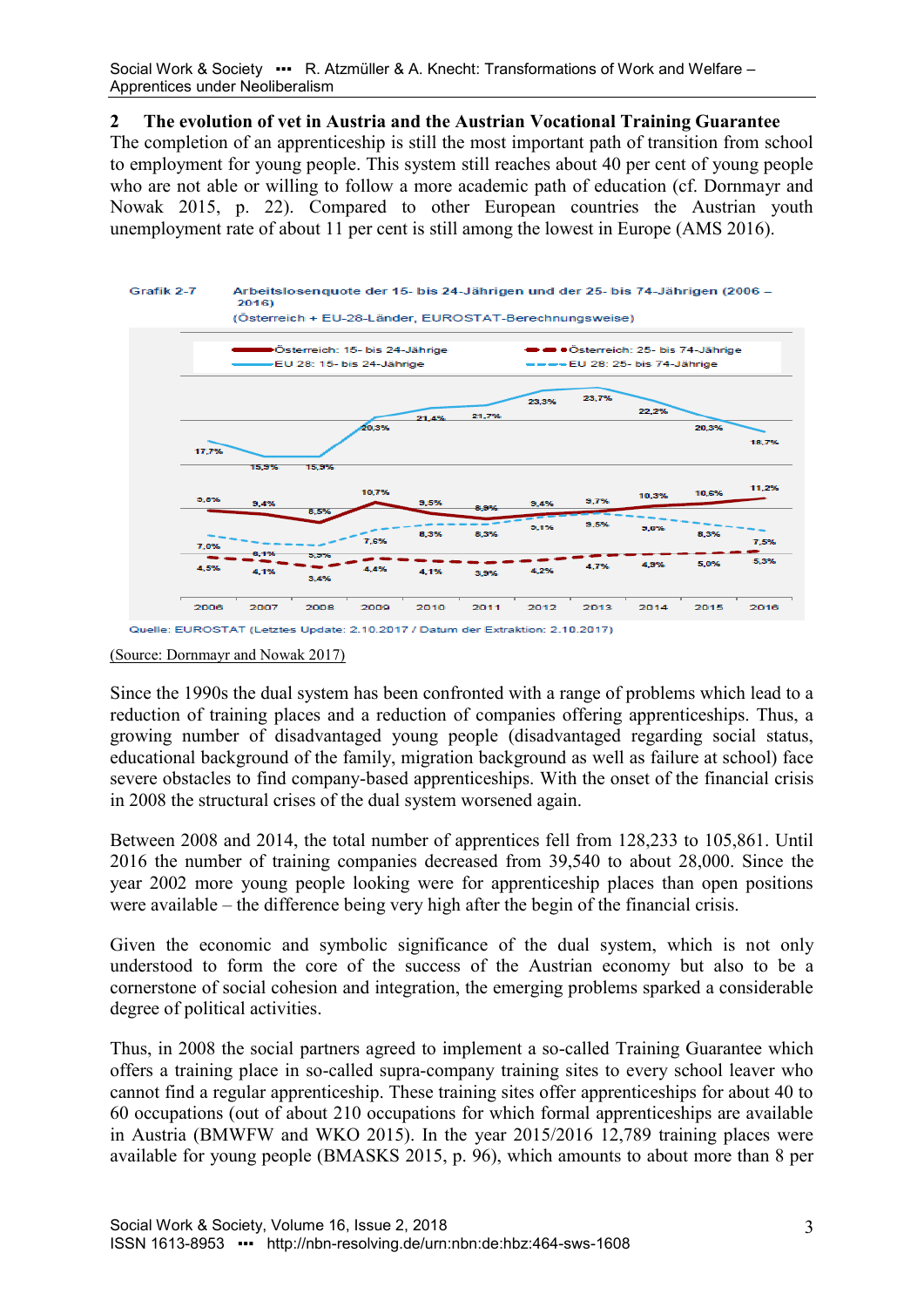cent of all apprenticeships. In Vienna, the rate is even higher at about 20 per cent (cf. Steiner 2015, p. 5).

The supra-company training is combined with socio-pedagogical and social work activities to deal with educational and social deficits of the young people. Guidance during practical and theoretical training activities is more intense and focused on individuals compared to a company apprenticeship (Litschel and Löffler 2015, p. 48). Apart ÜBA there is also a section of the Training Guarantee, called Integrated Vocational Training (IBA, Integrierte Berufsausbildung) – which is mainly geared towards young persons with special needs or leavers of special schools (3,146 participants in 2016/2017). Integrated training offers apprenticeship courses which can take an extended amount of time or where only certain modules can be chosen.

In the context of the expansion of activities to tackle the transition from education into VET and employment activities were emerging, which aim to systemize the measures to reach young school leavers at a very early state as well as to expand the activities for young people who are not able to start an apprenticeship. *Youth Coaching* is a low-threshold consulting service for youth. This programme aims to reach pupils the year before leaving school to avoid them losing contact with the support system (Bundessozialamt 2013, p. 4). Teachers decide based on an identification sheet if somebody needs this service. Extra-mural youth consultants support these young people. In 2015 about 29,700 young people started the coaching process (more than a quarter of an age cohort). The second programme consists of the *Production Schools*, which offer measures for young persons who are understood as being unable to start an apprenticeship because of deficits concerning basic competencies like cultural techniques and social competencies (BMASK 2014, p. 12). The goal is to stabilize them, improve their motivation, and teach functional knowledge and basic qualifications (BMASK 2015, p. 93).

## **3 Fusing activation and workface with social work**

The evolution of youth-related labour market policy and training measures reveals an oscillation between social investment orientation for young people who are training- and employment-ready and more activating measures for those who fail in the standard path to VET and employment. This is linked to an increasing fusion of labour market policies and VET measures fostering the transition into employment with social work and social pedagogical activities for young people. The ongoing transformation is also changing the relations between the growing sector of youth-related activities of the Public Employment Service (PES) and so-called 'open youth work' which consists of social work activities in youth centres and other outreaching youth work. This colonizing of social pedagogical and social work activities by activation policies and VET can be understood as a widening grip on young people and their subjectivities by governmental and para-governmental institutions. Based on an individualized understanding of unemployment and failure on the labour market the adaption of the individual self to the requirements of the labour market becomes a central tenet of the emerging policy set. These activities oscillate between an increasingly disciplinary approach of social control and therapeutic-pedagogical approach of enabling people to govern themselves. Subjugating under these activities is linked to the promise of integration into society via success on the labour markets. For this young people have to be ready to adopt certain behaviours and orientations which are understood as rational, mature and grown up.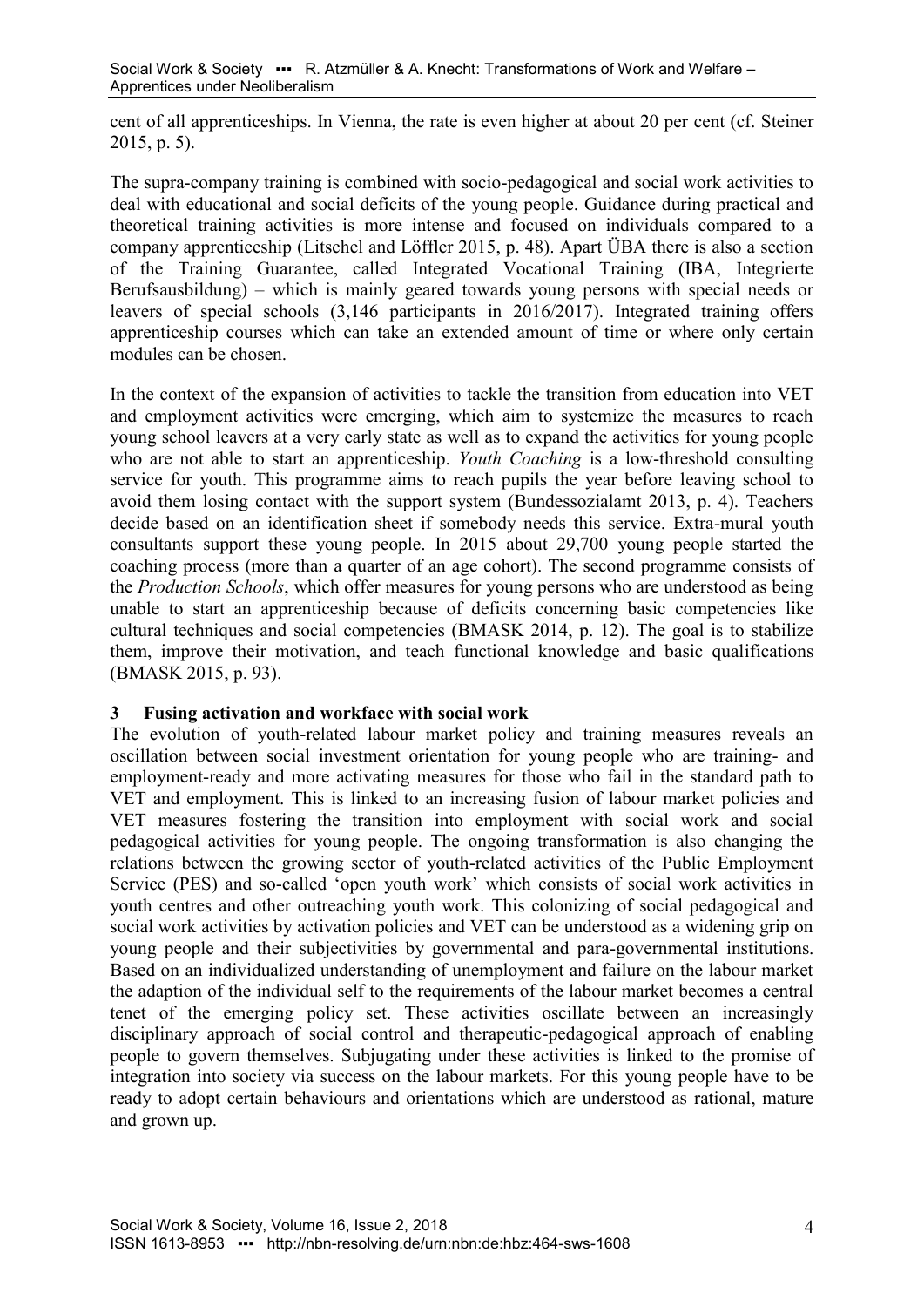#### **4 Construction of the immature and irrational young person**

The outlined developments reveal an individualized understanding of the problems of young people. On the one hand they seem to mobilize a certain understanding of alleged deficits of young people. On the other hand, they justify increasingly disciplining measures at the same time through this. This paves the way for the increasingly authoritarian policy reforms that are implemented under new conservative far-right government, which replaces an individualist orientation of youth policies with a group oriented strategy mainly geared against migrant youth, who are seen as immigrating into the welfare systems, and idle young people who are merely seen as cost factors. In general and traditionally youth is considered as the life phase when people are developing their competencies and abilities – for example, through their willingness to follow educational paths – to become fully self-responsible and self-sustaining members of society. As young people are just starting the process of developing these subjectivities and value orientations, public institutions are willing give a certain amount of leeway regarding potential problems and failures. However, as a certain path of growing up and integration into society is normalized, deviation and nonconformity appear as signs of immaturity and irresponsibility which might be driven by pubertal or adolescent immaturity and irrationality.

Thus, policy makers reveal a remarkable perspective on both the causes of the problems of youth in transition from school to vocational training and employment, and the necessary measures and strategies to overcome these problems. Failed development of selfresponsibility is presented as an expression of insufficient 'maturity' of young people.

This means that there is a very strong reason why they can't find anything  $-$  it is not because they are incapable, or not suitable; it is because they need a room for post-maturing.… And then in the context of a training workshop, where the framework conditions are just patient and you can try two, three, four times – that is exactly the space they need to build up confidence in themselves again. … That are simply processes of post-maturing … but also that they really develop competences of a fully formed person. (interview 7)

Accordingly, training and qualification measures should not only tackle deficits related to the development of occupational skills and adequate personality characteristics, but also remedy the alleged 'pathologies' of young people. Against the background of a meritocratic logic of labour market success and the social-investment understanding of social policies whose task is to give equal chances to everyone to be successful, an individualistic understanding of social integration, and becoming a self-responsible and independent person comes to the fore. The blame is shifted to the young people who fail in the dominant educational path and cannot integrate in the employment regime. Doubts about their ability and perspective to integrate into society are raised and linked to the alleged deficiencies of their subjective qualities and capacities. The doubts about the subjective qualities and the focus on their individual as well as family-related deficiencies has led to a tendency to merge traditional labour market policies and VET activities with social work and therapeutic measures – as mentioned above – and serve as justification for an ongoing paternalistic and punitive strategy. Interestingly, the pathologies and deficiencies displayed by disadvantaged youth are not only ascribed to individual problems but also to the background of families who are presented as being the cause for the failure of their children. These judgements about the causes of youth disadvantage rest on a moralization of allegedly failing and dysfunctional underclass families.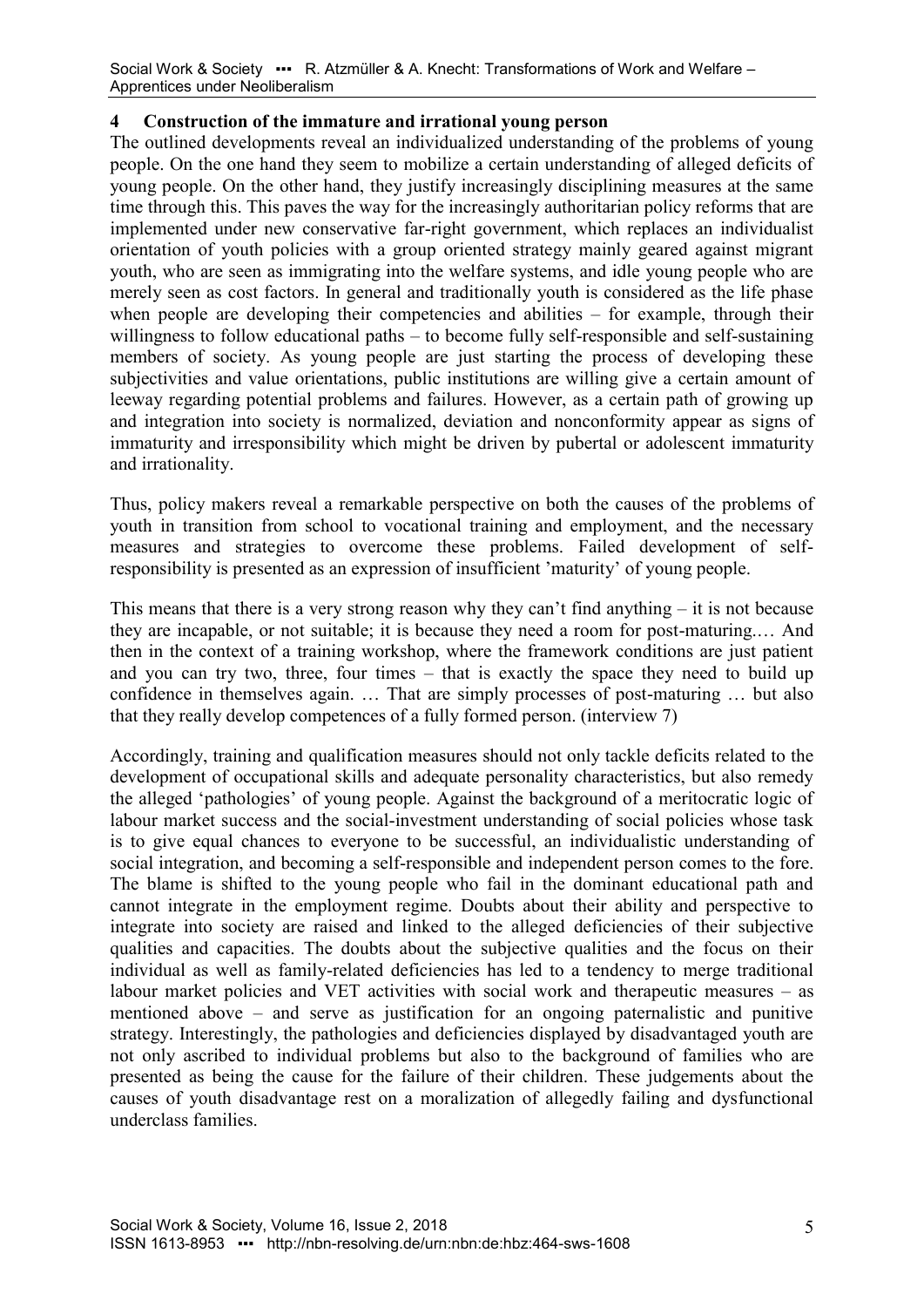Thus, the problems of disadvantaged youth does not appear as a result of deteriorating socioeconomic conditions in times of rising unemployment and economic upheavals or as consequences of discriminating practices of the school system and employers but they are linked with increasingly moralistic judgements on underclass families. This leads to a therapeutic understanding of the disciplinary and punitive measures for young people: in some interviews the dysfunctionality of the families was linked to an allegedly 'normalized' life of unemployment and benefits. According to this point of view such families can afford to cultivate an unproductive and non-investment child-raising behaviour because they can live on the social transfers of the welfare state: 'Absolute priority for these young people has to be the motivation to improve. Many of them live in families where it is quite normal to be out of work.

Because now we have the new minimum benefit. Isn't like this? So we get money anyway ...' (interview 9).

From here it is not difficult to culturalize and ethnicize the perspective of policy makers and state institutions on the reasons for youth unemployment and failure to integrate into the labour market as has become visible with the debates brought forward by right-wing populists.

## **5 Continuing stigmatization and the slippery slope towards more coercion**

The emerging set of active labour market policies and VET-related programmes for disadvantaged youth, are part of an increasingly polarized and fragmented welfare regime. The attribution of failure to immature subjectivities and dysfunctional underclass families serves to justify an expanding fusion of social policy and social work measures. While largely ignoring economic crises, unequal outcomes of a highly selective educational system, growing labour market problems, and a lack of apprenticeship places as causes of youth problems, the emerging policies aim at tackling disadvantages through remodelling allegedly mature, rational and responsible subjects. The contradiction between policies which try to tackle social problems by adapting subjectivities and socio-economic crisis tendencies, which are beyond the reach of individuals, leads to a range of ambivalences in youth policies.

On the one hand, for some special groups of young people who are discriminated in the labour market, like migrants or young people with disabilities or special needs students, this context made it easier to get access to any kind of vocational training until recently. On the other hand, the programmes and activities comprised by the Training Guarantee are incapable of overcoming discrimination and stigmatization. Rather they raise the question whether the predominant orientation of these measures pave the way for culturalized and ethnicized strategies to reorder activities, reduce resources and limit access to them.

Given current developments this seems to be the result of the antinomies of an individualised and supply side oriented approach to youth unemployment and failure. The access to supra company training places as an alternative to private sector places is (and must be) limited to young people who do not find an adequate apprenticeship place. The PES works as a de facto gatekeeper. Even though this system tries to offer disadvantaged young people a path into a standard employment career, the predominant orientation of measures and activities of the Training Guarantee to tackle individual and family deficits reinforces stigmatization and increasingly disciplinary approach. This affects young people in two ways.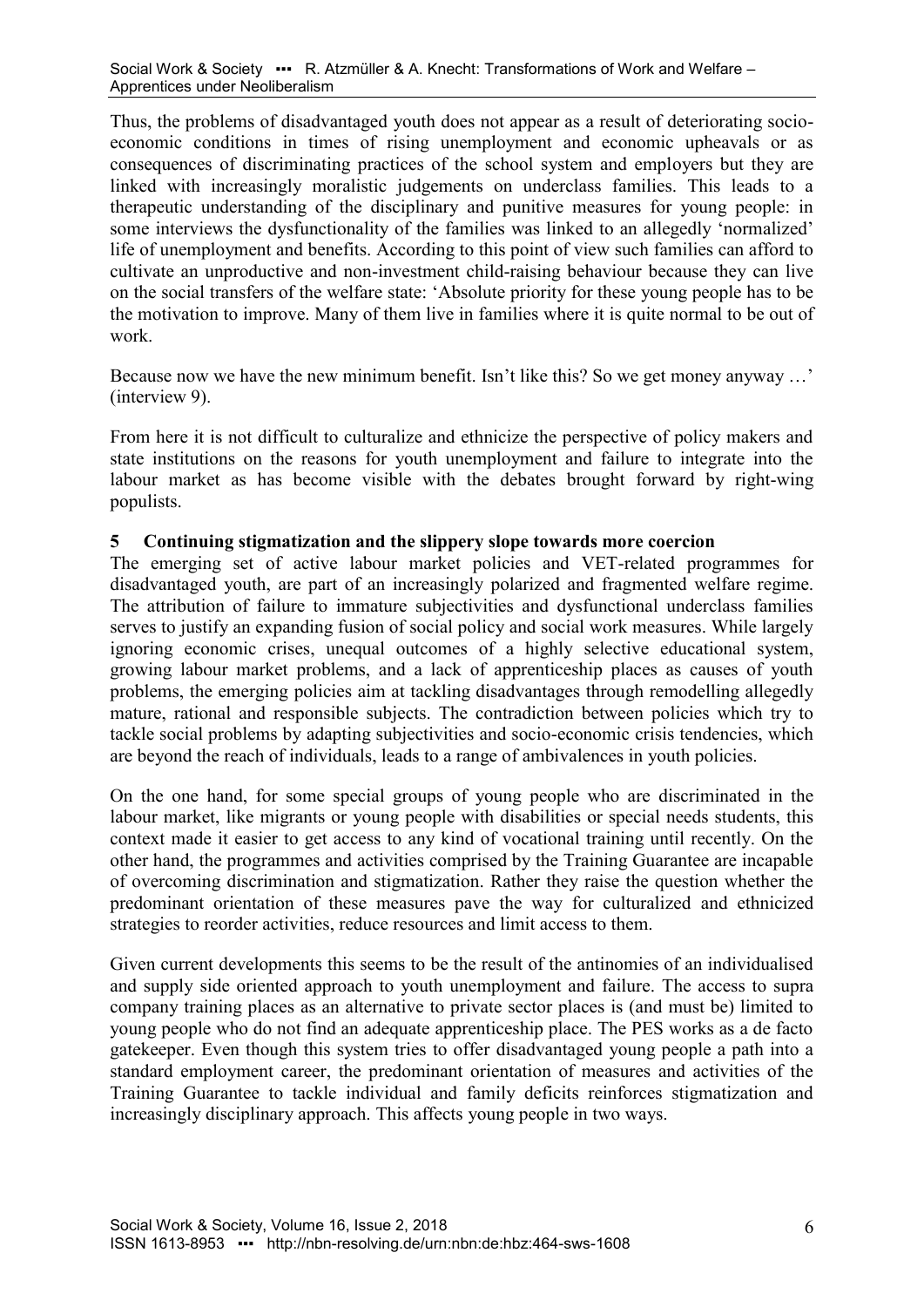First – and notwithstanding a lot of rhetoric concerning the significance of the dual system for the Austrian economy – from the perspective of the institutions and policy-makers apprenticeships seem to be second choice compared to studying at university or attending a professional school. In this context, completing an apprenticeship at a supra-company training site is even third class, as it reveals that its attendants are not even capable of finding a VET place on the regular labour market. This is ascribed to a decrease of the qualities and abilities of those young people who are looking for an apprenticeship. Somehow it seems, that the stigmatizing aspect of having to do an apprenticeship at a supra-company training site serves to stabilize the out of date dual system. Even though the supra-company training is permanently evaluated and improvements are discussed, it becomes clear that supra-company training sites must not be as attractive as 'standard' apprenticeships in a company. This stigmatization is easily linked to demographic changes concerning youth cohorts – which raise the question about dog-whistling elements of racism in the approaches and perspectives of policy makers.

Thus, a civil servant explained:

The demographic basis – I don't want to be judgemental – is going down, because the number of students in the schools for continued and higher education rises. The performance specification of this target group for which a dual training comes into question is so to say decreasing because a lot of them go to [vocational and higher] schools. (interview 1)

Even more so, representatives of organizations with an elevated interest in this subject matter raise concerns about supra-company training sites offering a kind of cushion to young people as the demands of these apprenticeships do not resemble real work situations. Somehow, some policy makers tend to see the growing involvement of the state into the transition of youth from education into VET and employment and the use of social work as a sign of the "cuddling pedagogy" of the (social democratic) left.

What I have often heard, that, how can I say it, that it is more comfortable there, because they have just as many vacation days as a student and do not have to be on the shop floor at 6 or 7 in the morning; half past eight is okay as well. I can understand that. (interview 6)

Second, the measures aimed at remodelling the subjectivities of disadvantaged youth to adapt them to labour market demands create an expanding agenda of governing and controlling the young people. (For a detailed analysis see Atzmüller 2015; Atzmüller and Knecht 2016.) Thus policy makers talk about young people as '*to make them* enter an apprenticeship' or '*channel them* into an internship' (interview 15). or as 'optimally organizing the young people' (interview 1).

One of the last measures of the predecessing Austrian government reinforced these tendencies: starting in autumn 2016 the vocational Training Guarantee, including youth coaching, became mandatory, euphemistically called 'Vocational Training up to 18 Years of Age' ('Ausbildung bis 18'). The transformation of the Training Guarantee into an obligation is justified as an attempt to reduce the number of NEETs and early school leavers and to raise the minimum and average level of education (see BMASK 2015a). In the case of noncompliance of the training obligation the families of the young people will be fined (between €100 and €1,000).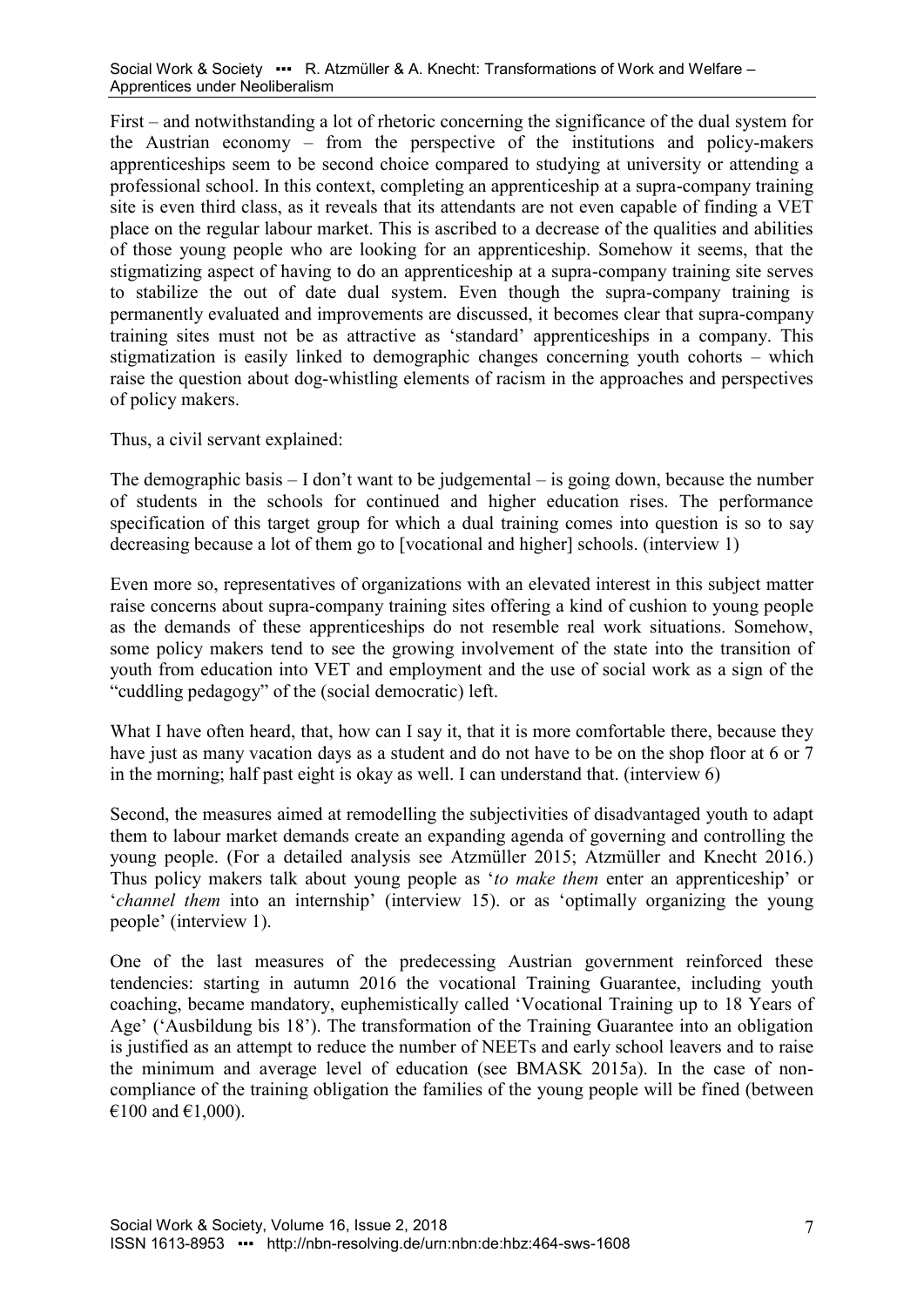## **6 Conclusions**

The outlined ambivalences of the programmes and activities of the Austrian Training Guarantee and its effects and dynamics raise a range of questions. Oscillating between an activating/workfarist and a social investment pole the programmes and measures of the Training Guarantee reinforce the stigmatization of young people who fail along the standard path of transition from education to employment. In the context of an individualized and family-related understanding of youth disadvantage, processes of stigmatization are reinforced willy-nilly through the programmes of the Training Guarantee, thus opening up a slippery slope towards a youth transition system which rests on increasingly obligatory measures for those young people who fail.

These tendencies are aggravated under the new conservative, far-right coalition government. From the start the business side has criticised ÜBAs for being very costly. A place in a supracompany training facility is calculated at ca.  $\epsilon$ 16,130 a year whereas a normal apprenticeship place costs only about  $\epsilon$ 6,276 (for the vocational school and state funding for apprenticeship places) and a year of continued education runs about  $\epsilon$ 10,129 (Dornmayr and Nowak 2017, p.112). However, the problem with this calculation is that the remuneration for apprentices in  $UBAs - i.e.$  their wage – is calculated as a cost. Evidently the activities of apprentices in ÜBAs are seen as not productive whereas their work for companies is. Furthermore, from the perspective of the right-wing populist discourse ÜBAs display too much of a pedagogical velvet touch (Kuschelpädagogik). This means that school leavers might prefer the cosy situation in an ÜBA, where they are also offered social work activities to the "realities" of an apprenticeship in a private sector company. From this perspective, ÜBAs should remain an exception and as many young people as possible should be pushed in regular apprenticeships. As there are some regional discrepancies concerning young people looking for apprenticeship places in the eastern part of Austria and in Vienna and available places e.g. in the tourist regions of the west, these debates are linked to considerations to increase the "incentives" for young people (>15yrs) to move to other parts of Austria. Therefore, one of the first measures of the new government has been to reduce the remuneration for apprentices in ÜBAs who are older than 18yrs by 50% (to ca.  $\in$  328). Experts of the workers chamber fear that this will force many young people onto the social support system (Bedarfsorientierte Mindestsicherung) – which will also be reduced soon. As there is a concentration of apprentices in ÜBAs in the big city – in particular in Vienna –, which also have a higher share of immigrant youth, this measure will hit certain groups of young people more strongly. This policy to reduce public support for young people facing problems in the transition education – VET – employment is linked to an enforced strategy to deport young asylumseekers even when they successfully started an apprenticeship, as in particular the far-right part of the government wants to reduce all ways of immigration and integration into the Austrian employment and welfare system.

Nevertheless, the outlined developments have revealed the demand for an enlarged responsibility of public institutions to organize and structure this phase of a young person's life to make sure they have the time and resources to find their way to integrate into society. Thus, the ambivalences of the Training Guarantee reveal the need for a thorough debate of the Austrian educational system which could mean among other things the expansion of compulsory education until the age of 18, the implementation of vocational training activities into public education and the opportunity to mature and grow up beyond the demands of a highly competitive and profit oriented economy which cannot account for individual needs to develop a self-responsible and autonomous subjectivity.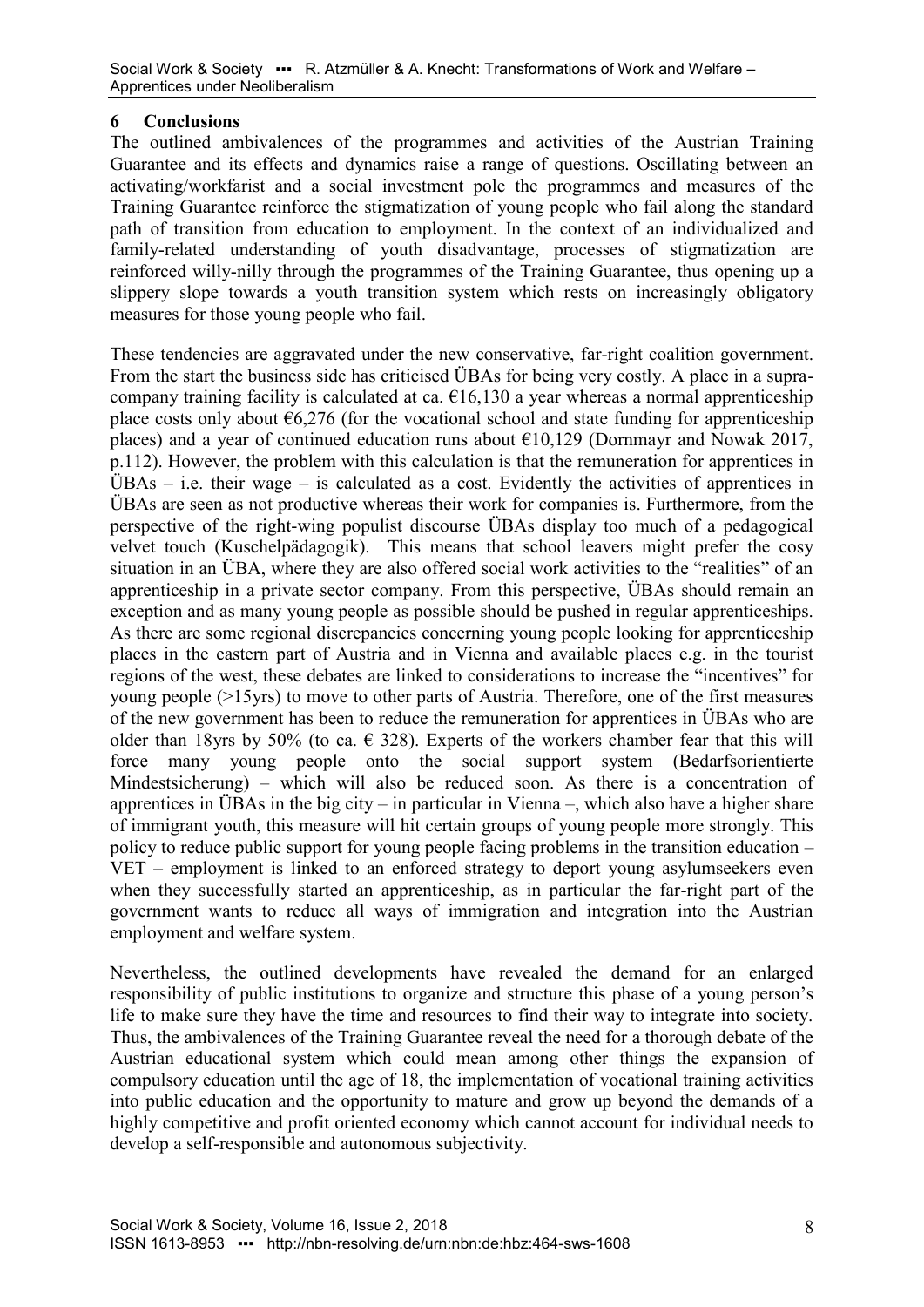#### **References**

**AMS** (2016). *Übersicht über den Arbeitsmarkt*. February 2016, Vienna. Retrieved May 2016 from: http://www.ams.at/\_docs/001\_uebersicht\_aktuell.pdf.

**Atzmüller, R.** (2009). Aktivierung statt Vollbeschäftigung. Die Entwicklung der Arbeitsmarktpolitik in Österreich. In C. Hermann & R. Atzmüller (Eds.), *Die Dynamik des »österreichischen Modells«. Brüche und Kontinuitäten im Beschäftigungs- und Sozialsystem* (FORBA-Forschung, Bd. 4) (pp. 135–186). Berlin: Nomos.

**Atzmüller, R.** (2015). Transformation der zeitgemäßen Arbeitskraft und Krisenbearbeitung. In R. Atzmüller, S. Huertgen & M. Krenn (Eds.), *Die zeitgemäße Arbeitskraft. Qualifiziert, aktiviert, polarisiert* (pp. 195–310). Weinheim, Basel: Juventa.

**Atzmüller, R., & Knecht, A.** (2016). Neoliberale Transformation der österreichischen Beschäftigungspolitik für Jugendliche. *SWS-Rundschau*, 56(1), 112–132.

**Atzmüller, R., Krenn, M., & Papouschek, U.** (2012). Innere Aushöhlung und Fragmentierung des österreichischen Modells: Zur Entwicklung von Erwerbslosigkeit, prekärer Beschäftigung und Arbeitsmarktpolitik. In K. Scherschel, P. Streckeisen & M. Krenn (Eds.), *Neue Prekarität* (pp. 75–109). Frankfurt / New York: Campus.

**BMASK** (2014). *Produktionsschule. Konzept inklusive Umsetzungsregelungen*, Version 5.1. of 12 December 2014. Vienna. Retrieved from: https://www.esf.at/wp-content/uploads/2017/05/Anlage-Produktionsschule-01- Konzept.pdf.

**BMASK** (2015). *Aktive Arbeitsmarktpolitik in Österreich 2015. Dokumentation*. Vienna.

**BMASK** (2015a). *Auftaktveranstaltung: »AusBildung bis 18« – alle gemeinsam für die Zukunft unserer Jugend*. Retrieved December 2015 from:

https://www.bmask.gv.at/site/Startseite/News/Auftaktveranstaltung\_AusBildung\_bis\_18\_alle\_gemeinsam\_fuer\_ die Zukunft unserer Jugend.

**BMWFW (Federal Ministry of Science, Research and Economics) and WKO (Chamber of Commerce)** (2015). *Lehrberufe in Österreich – Ausbildungen mit Zukunft*. Vienna.

**Bundessozialamt** (2013). *Jugendcoaching: Konzept inklusive Umsetzungsregelungen*. Version 20131004, Vienna.

**Dornmayr, H., & Nowak, S.** (2015). *Lehrlingsausbildung im Überblick 2015. Strukturdaten, Trends und Perspektiven*. Vienna: ibw-Forschungsbericht Nr. 183.

**Dornmayr, H., & Nowak, S.** (2017). Lehrlingsausbildung im Überblick 2017. Strukturdaten, Trends, Perspektiven, Nr. 190, Vienna.

**Eurostat** (2016). Eurostat-Website – several tables. Retrieved May 2016, from: http://ec.europa.eu/eurostat/de.

**Litschel, V., & Löffler, R.** (2015), *Meta-Analyse zu rezenten Studien im Bereich »AMP-Maßnahmen für Jugendliche«*. Series: AMS report, 109, Vienna, AMS.

**Steiner, M.** (2015). *Integrationschancen durch die Lehre? Benachteiligte Jugendliche am Lehrstellenmarkt*, Vienna: IHS.

**Author's Addresses:** Roland Atzmüller, Prof. Dr. Johannes Kepler University, Austria Institute for Sociology; Department for social theory and social analysis Roland.Atzmueller@jku.at